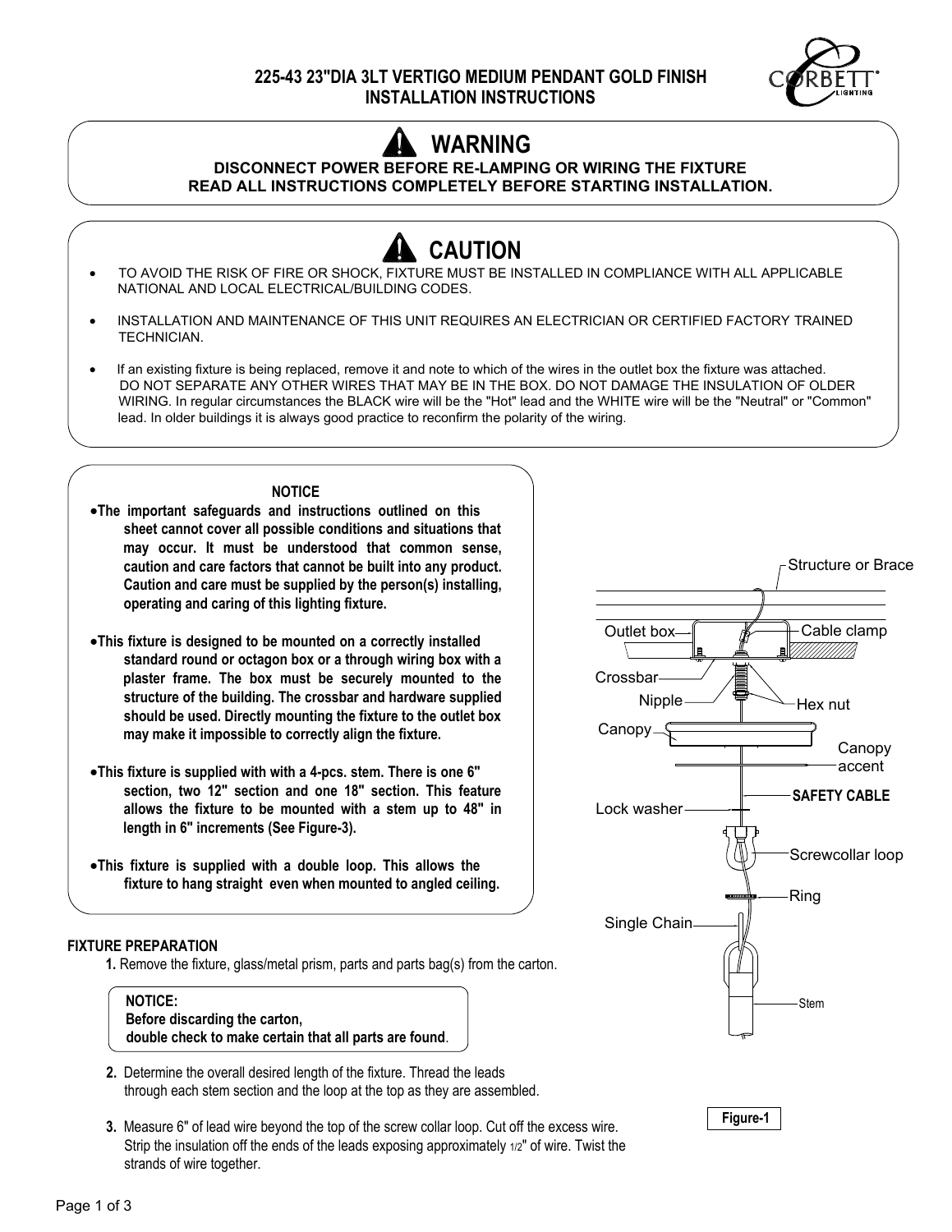## **FIXTURE INSTALLATION**

**1.** Thread the nipple into the crossbar and the nut onto the nipple. Attach the crossbar to the outlet box. Attach the safety cable to the structure or brace. See figure-1.

NOTICE: THIS LUMINAIRE MUST BE MOUNTED OR SUPPORTED INDEPENDENTLY OF AN OUTLET BOX.



**REFER TO THE ILLUSTRATION FOR CORRECT AND SAFE INSTALLATION OF SAFETY CABLE. FAILURE TO FOLLOW THIS INSTRUCTION COULD RESULT HARM/DAMAGE TO THE FIXTURE, PROPERTY AND/OR PERSON(S)!**

- **2.** Adjust the nipple so that extend 1/4" beyond the canopy. Lock the hex nut against the crossbar.
- **3.** Thread the screw collar loop onto the nipple.
- **4.** Place the canopy over the screw collar loop. Using the screw collar ring temporarily secure the canopy in place.
- **5.** Using the open link of the chain, hang the fixture on the screw collar loop. Using the chain pliers, close the chain link.



**The use of chain pliers for opening and closing links of chain is required. The use of tools other than chain pliers may damage the chain link resulting in a failure which can cause harm to the fixture, property, and/or person(s). Also, place a cloth around the link or wrap the jaws of the pliers with tape to minimize damage to the finish.**

- **6.** Unscrew the ring from the screw collar loop. Let the ring and canopy slide down the stem.
- **7.** Feed the leads up through the screw collar loop and the nipple and into the outlet box.
- **8.** Fasten the white fixture lead of the LED Light to the white wire in the outlet box. Fasten the wires together with an approved fastener (wire nut). Starting about 1" below the fastener, tightly wrap the connection with electrical tape so that the connections seals the end of the fastener.